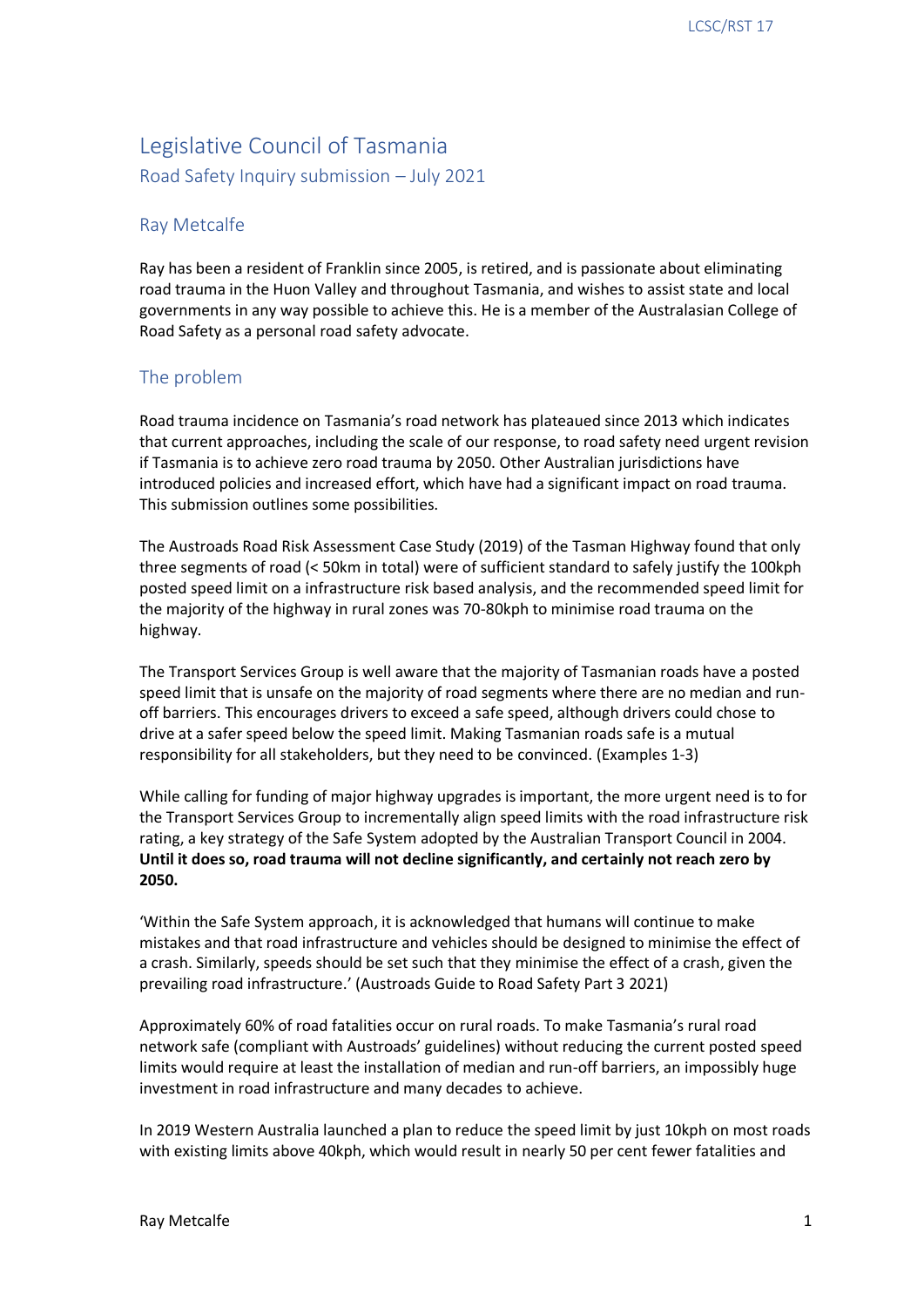serious injuries on WA roads by 2030. Despite vocal opposition to the plan, it is proceeding, and Tasmania could follow suit if there is sufficient community support to reduce road trauma.

 'Where a road does not meet the safety standards appropriate to its function, the speed limit should reflect the road as it is, not the road as it ought to be.' (Austroads Guide to Road Safety Part 3 2021)

#### **The Transport Services Group to urgently establish a speed reduction plan and engage with affected stakeholders to create demand for safe speeds. (Recommendation 1).**

 The Tasmanian government recognises the need for this and 'speed moderation' is mentioned in the current Road Safety Action Plan: 'Research tells us that even small reductions (10 km/h) in travelling speeds can lead to reductions of 25 per cent in serious casualties across the road network. … Reviewing individual roads to assess whether current speed limits are appropriate for the level of safety features provided.' (Towards Zero Strategy 2017-2026)

 Indications are that the community will support safer speed limits, as has been the case with speed limit reductions on the Huon Highway in recent years.

# Suggested policy changes to improve road safety

#### Speed Zoning Policy

 The Tasmanian Speed Zoning Guidelines document advises that speed zones should not be changed too frequently and suggests that 'the speed limit should reflect the road's characteristics … so that its justification is self-evident to motorists,' and 'isolated hazards … are better addressed with physical works or warning signs…' While this makes good sense, there is no recommendation for a minimum length of speed limit segment.

 The Tasmanian Speed Zoning Guidelines key factors refer to the use of crash history to justify lowering the default speed limit. This reactive rather than proactive approach is clearly at odds with the Towards Zero Strategy for safe speeds and the Austroads Guidelines, which encourage setting speed limits according to crash risk (Infrastructure Risk Rating IRR) not crash frequency.

#### Suggested Speed Zoning policy revisions (Recommendation 2):

- 1. Establish the primary goal of the policy: To minimise the incidence of road trauma in the event of a crash, and that the preservation of life will override all other considerations.
- 2. Ensure that the policy is consistent with Austroads advice and the Towards Zero strategy.
- 3. Establish a minimum road segment per speed zone (eg 80kph-.8Km, 100kph-2Km, 110kph-10Km).
- 4. Incorporate an assessment of crash risk (IRR) when determining the safe speed limit for a given road segment.
- 5. Set a maximum speed for any sealed road without a median barrier to 90kph.
- 6. Undertake a review of the speed limit whenever a crash occurs at a given location, to ensure that the posted speed limit complies with the policy.
- 7. If road trauma occurs, the speed limit at that location must be reduced immediately.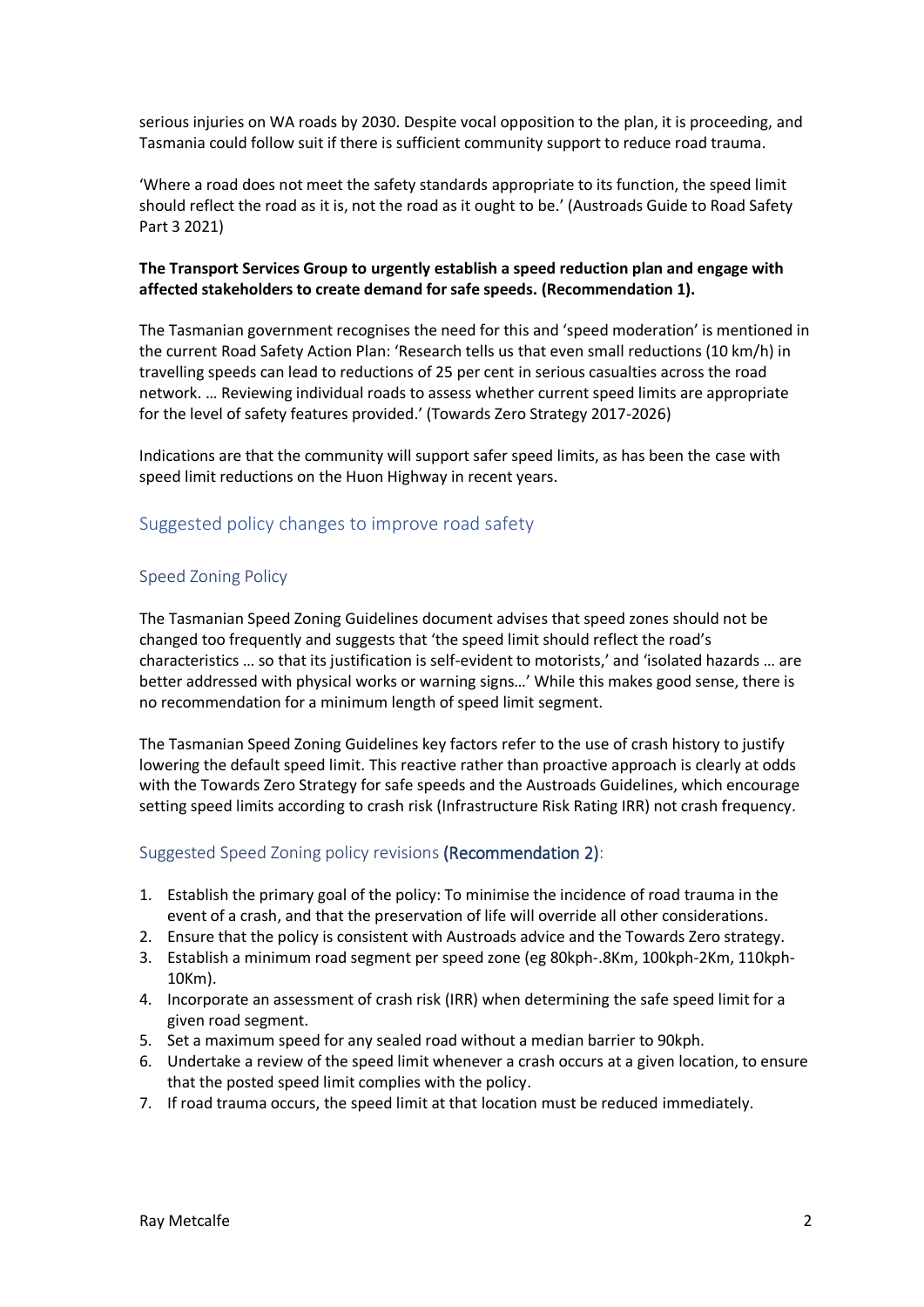#### Infrastructure Development

 by budget. Victorian data suggest that infrastructure solutions are cost-effective on roads with high traffic volumes (>4000 vehicles per day) whereas speed limit solutions may be more cost- effective on low traffic volume roads (<2000 vehicles per day).' (Australian Transport Council 'The choice between lowering the speed limit or improving infrastructure is strongly influenced 2011)

 When road trauma occurs, calls are usually made for infrastructure treatments to reduce crash risk and eliminate trauma at the crash location. However, localised infrastructure treatments are costly, take a long time to implement, and in the meantime lives continue to be put at risk unnecessarily.

 An Austroads spokesperson suggests that 'A proactive approach of small change across the entire network has been proven to provide a better outcome compared with solely a high level reactive response at specific locations. Based on contemporary learning, network-wide proactive programs (collective risk driven) plus a small proportion of blackspot investment would be the appropriate way for any strategy going forward.'

 Austroads advice would suggest that a smaller proportion of available funds should be applied to specific locations such as these, and a substantially greater proportion of funding should be applied to incremental infrastructure safety improvements for the entire corridor, to proactively reduce crash risk and road trauma. (Example 4)

## **The Transport Services Group to prioritise proactive whole-of-corridor infrastructure improvements above localised projects. (Recommendation 3).**

## Automated Enforcement

 'Enforcement plays an important part in speed management in general but faces a number of challenges in regional and remote areas, including low traffic volumes and limited resources. Police in regional and remote areas are also responsible for general duties and may have limited time to dedicate to traffic enforcement. Also, due to geography, large road networks with low traffic volume, and personnel limitations, police presence may not be economically justifiable.' (Austroads Guide to Road Safety Part 3 2021)

 Distraction and speed are the two major causes of road trauma. Several jurisdictions, including QLD, NSW, and VIC are implementing camera-based technology to detect the use of mobile phones and point-to-point speeding.

In 2019 NSW reported the following outcomes from fixed speed camera locations:

- 36 per cent reduction in casualty crashes
- 74 per cent reduction in fatalities
- 41 per cent reduction in injuries.

 It is understood that automated speed enforcement is relatively under-utilised in Tasmania compared to the rest of Australia. In most other jurisdictions, fines collected from safety cameras goes to fund the camera programs with the remaining funds being reinvested in road safety initiatives.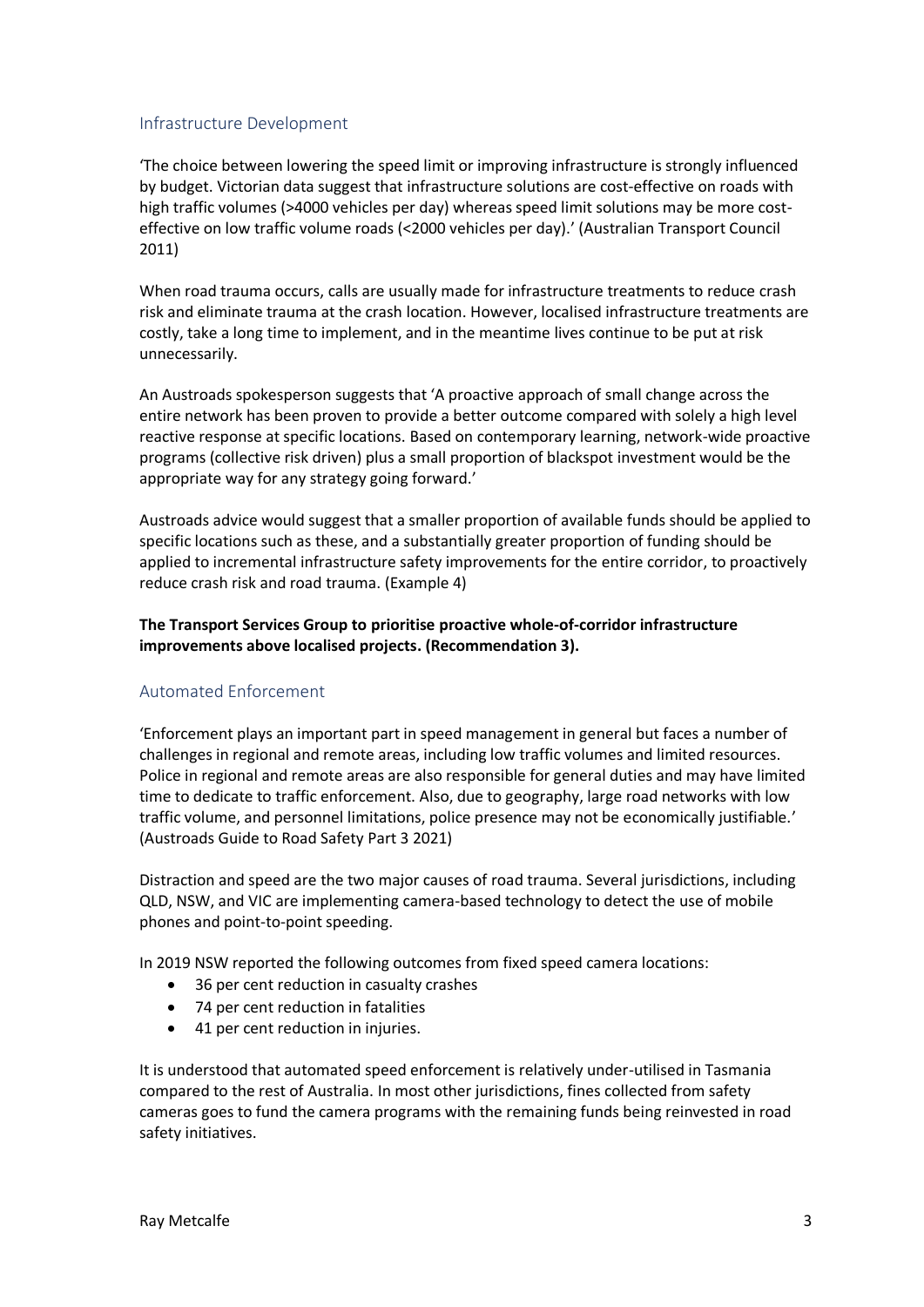**Introduce legislation to implement the latest infringement detection technology and allocate camera revenue to fund the camera program, road safety promotion, and the rehabilitation of crash victims. (Recommendation 4)** 

## Regional Road Safety Officer

 Tasmania local governments manage about 80% of the road network with many rural councils responsible for maintaining roads with scarce resources, and many road safety matters including crashes and hazards, are not brought to the attention of infrastructure managers.

 Historically, local groups developed road safety initiatives through the CSRP program, however this program was largely replaced by federally funded programs in 2014. These community based groups also focussed on road infrastructure issues and driver behaviour.

 A police officer who served on the Huon Valley road safety committee stated that its work on improving road infrastructure did not make significant progress. (Example 5)

 However, the task of identifying and investigating all infrastructure hazards throughout the road network and prioritising and progressing safety treatments is greatly needed, requires professional skills, but the size of the task is probably not known (Examples 6, 7).

## **State Growth to propose a funding for locally based and accredited road safety officers to achieve zero road trauma in the region. (Recommendation 5)**

Suggested road safety officer role:

Purpose:

- Prevent road trauma and improve road safety for road users in the region;
- Ensure that the road network complies with the Austroads Guide to Road Design;
- Initiate and deliver effective treatments, that are consistent with Austroads Treatment of Crash Locations, to avoid and reduce road trauma;
- Engage with road infrastructure stakeholders, including emergency services to facilitate delivery of the "Towards Zero Action Plan 2020-2024";
- Implement the Speed Zoning Policy;
- Develop community demand for road safety;
- And prioritise LGA-managed road infrastructure projects.

#### Responsibilities:

- Investigate every road crash and near-miss in a timely manner and report findings to all stakeholders;
- Investigate every stakeholder road infrastructure concern and report findings;
- Conduct road safety audits, where appropriate, according to the Austroads Safety Audit Guidelines;
- Set speed limits on the entire LGA road network that are consistent with the Tasmania Speed Zoning Guidelines;
- Develop, implement, and support road safety projects;
- Contribute to the development of regional road safety policies and procedures;
- Deliver road safety advice and interventions consistent with Austroads guidelines;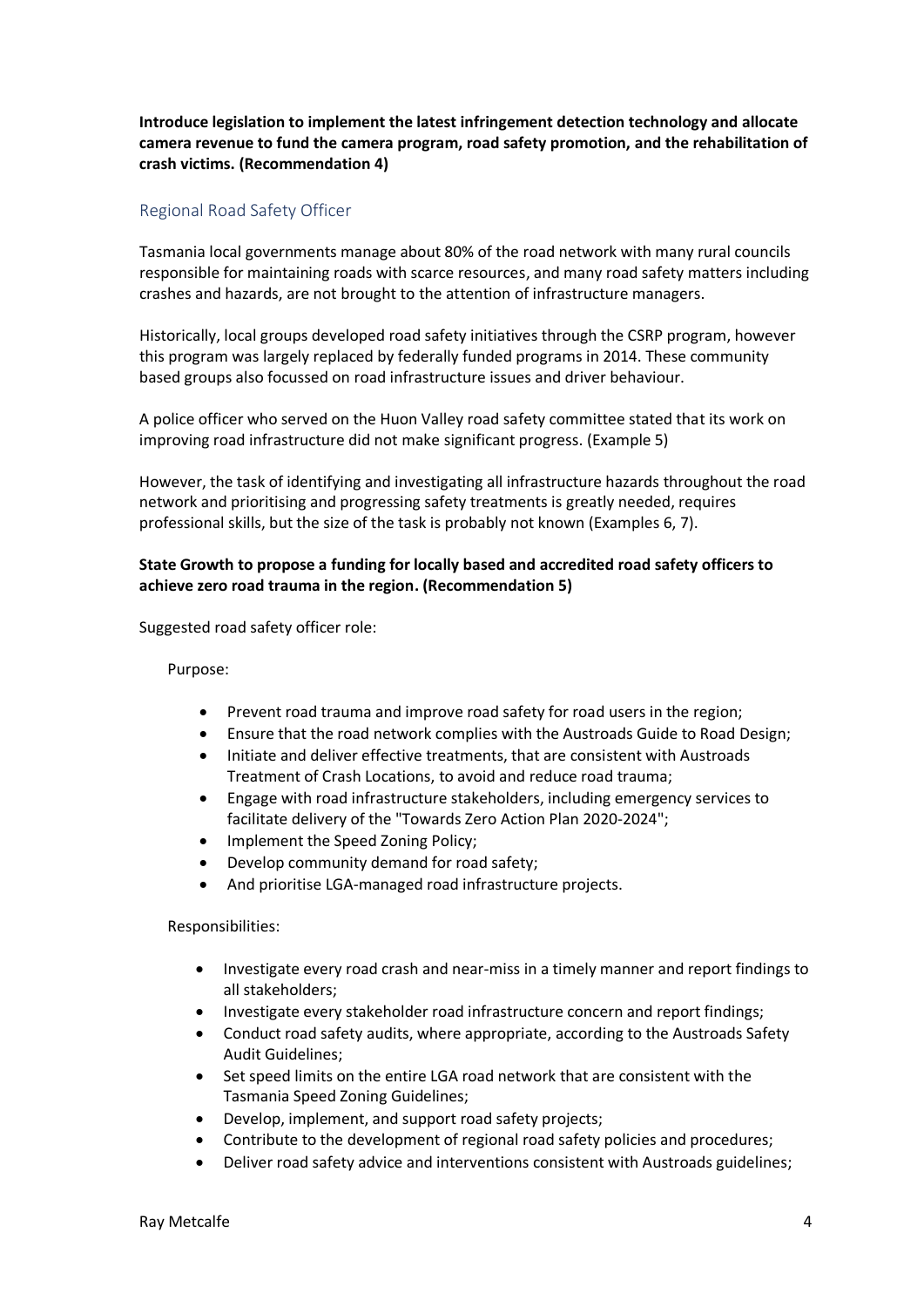- Develop effective relationships and data sharing with internal and external stakeholders, particularly serious injury data, unattended crash data, and near-miss data;
- And provide road safety status, project proposals, progress reports and evaluations, to all stakeholders.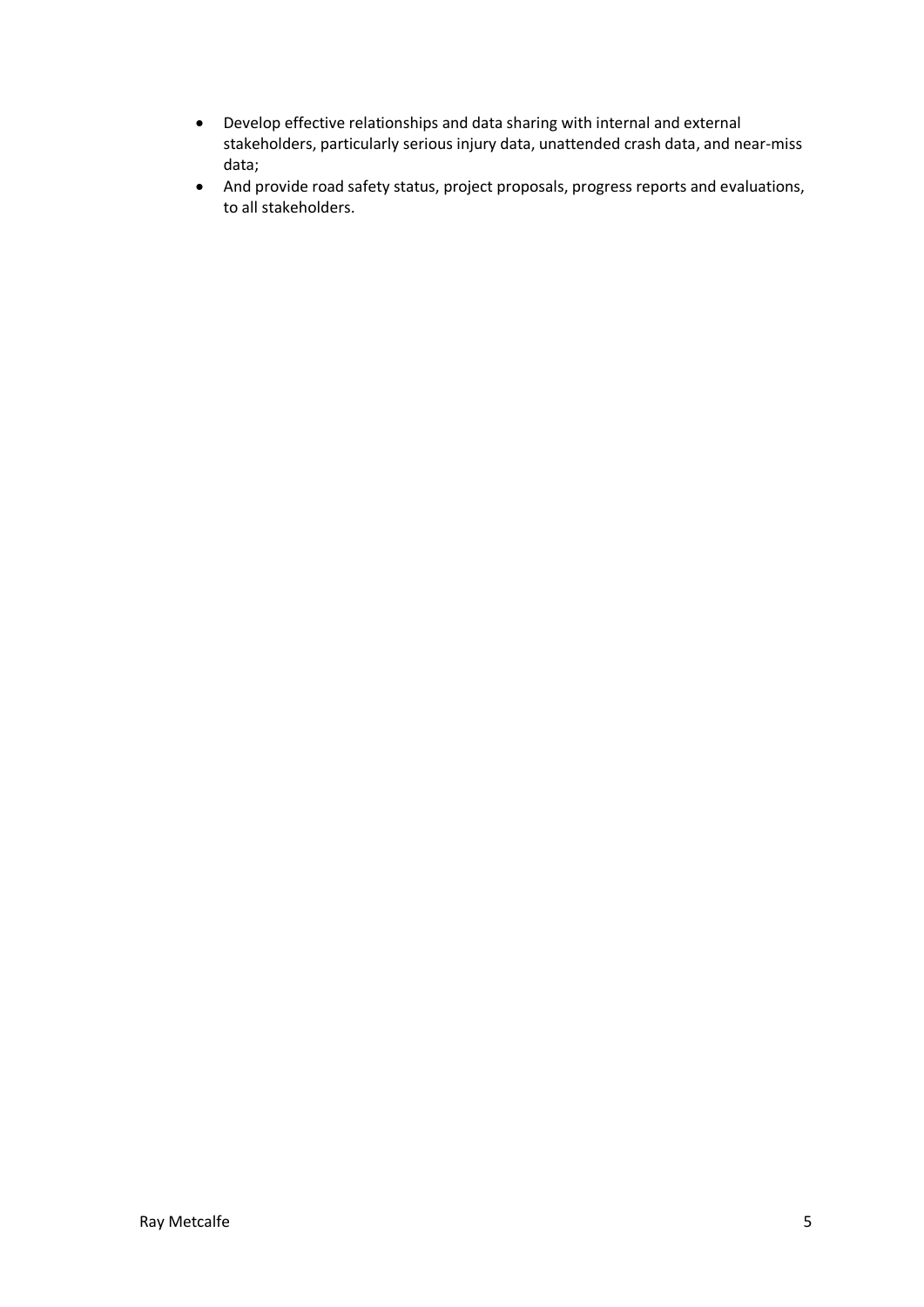# Proposed strategy

## Immediate

- 1. Develop and publish a speed reduction plan.
- 2. Revise Speed Zoning Policy.
- 3. Reduce speed limits immediately on all road segments with a high incidence of crashes in speed zones over 50kph, or where an instance of road trauma may have been avoided by a lower speed limit. This may not reduce the frequency of crashes, but it will reduce road trauma.
- 4. Reduce the speed limit on road segments where the mean speed is below the posted speed limit (Example 8).
- 5. Actively engage stakeholders to create a demand for road safety.
- 6. Canvass stakeholders to gather community support for proposed legislation and transport policy changes.
- 7. Review all infrastructure projects and balance funding appropriately with whole-of-corridor treatments, and publish results.
- 8. Introduce legislation to establish automatic enforcement technology and targeted investment of infringement revenue.
- 9. Introduce legislation to establish a funding program for regional road safety officers and their training.

Short/mid term – within the next 3 years

- 1. Implement the regional road safety officer program.
- 2. Gather and publish evidence, including the economic impact from trials of lowered speed limits to promote safe speeds.
- 3. Implement automated enforcement, commencing at locations where speed limits have been reduced.
- 4. Apply the revised Speed Zoning policy to all roads throughout Tasmania.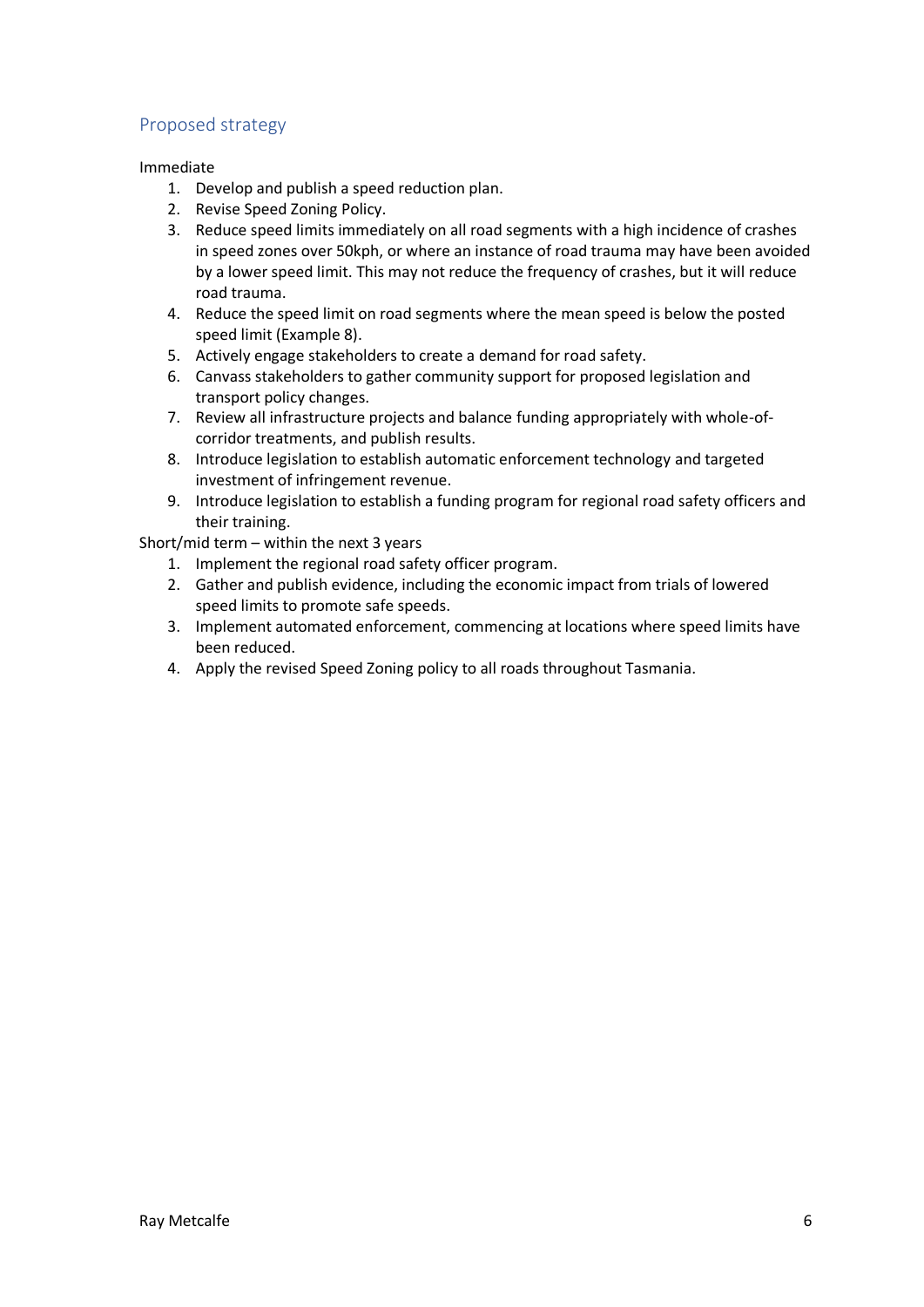## Examples:

 1. The Midland Highway south of Campbell Town where a double fatality crash occurred in July 2021.

2021.<br>The speed of that segment is 110kph on a two-lane highway yet there is no median barrier, and the majority of vehicles travel at 120kph.

 If a safer speed limit of 90kph was posted at such segments of highway, then the probability of fatality in the event of a crash would be much, much lower, even though crashes may still occur. The probability of a fatality resulting from a head-on collision is 10% at 70kph, rising to 100% at 110kph, and 60% at 90kph.

2. The segment of the Bass Highway at Exton where a double fatality occurred in July 2021.

 At Exton, the Bass Highway cross-section transitions from a divided four-lane highway with a median barrier to a two-lane highway with no median barrier, yet the speed limit does not reduce to reflect the much greater risk of a crash and trauma. While the police indicated that distraction was the possible cause of the head-on crash, the unsafe speed limit resulted in trauma even though the vehicles involved had adequate safety technology.

 Driver expectation of the speed limit on the Bass Highway rural segments between Launceston and Wynyard is 110kph, irrespective of the safety standard of the highway at any point.

3. The Midland Highway at Ross where a triple fatality occurred in October 2020.

 The speed limit of 110kph is clearly inconsistent with the safety standard of the highway at that location.

 4. The Summerleas road intersection upgrade on the Huon Highway cost \$20.5M, and the Sandfly Road intersection upgrade will cost c\$7M.

 Could a less costly solution have achieved the same result and some of this funding been used to, for example, install median barriers, apply raised profile road markings, on the entire corridor?

 The proposed flyover at Leith will cost \$15M for a 2km section of the Bass Highway. What other options were considered to make the whole segment between Devonport and Ulverstone road infrastructure safer?

 5. The bridge on the Esplanade at Huonville where a fatality occurred in October 2015, and the hazard still exists.

 Robert Armstrong campaigned for over 15 years to have the bridge widened, without success. Funding was finally approved for the Huon Link bypass in 2021.

 6. At the Southbridge Waste Transfer Station intersection on the Huon Highway the number of crashes and near misses has increased in recent years.